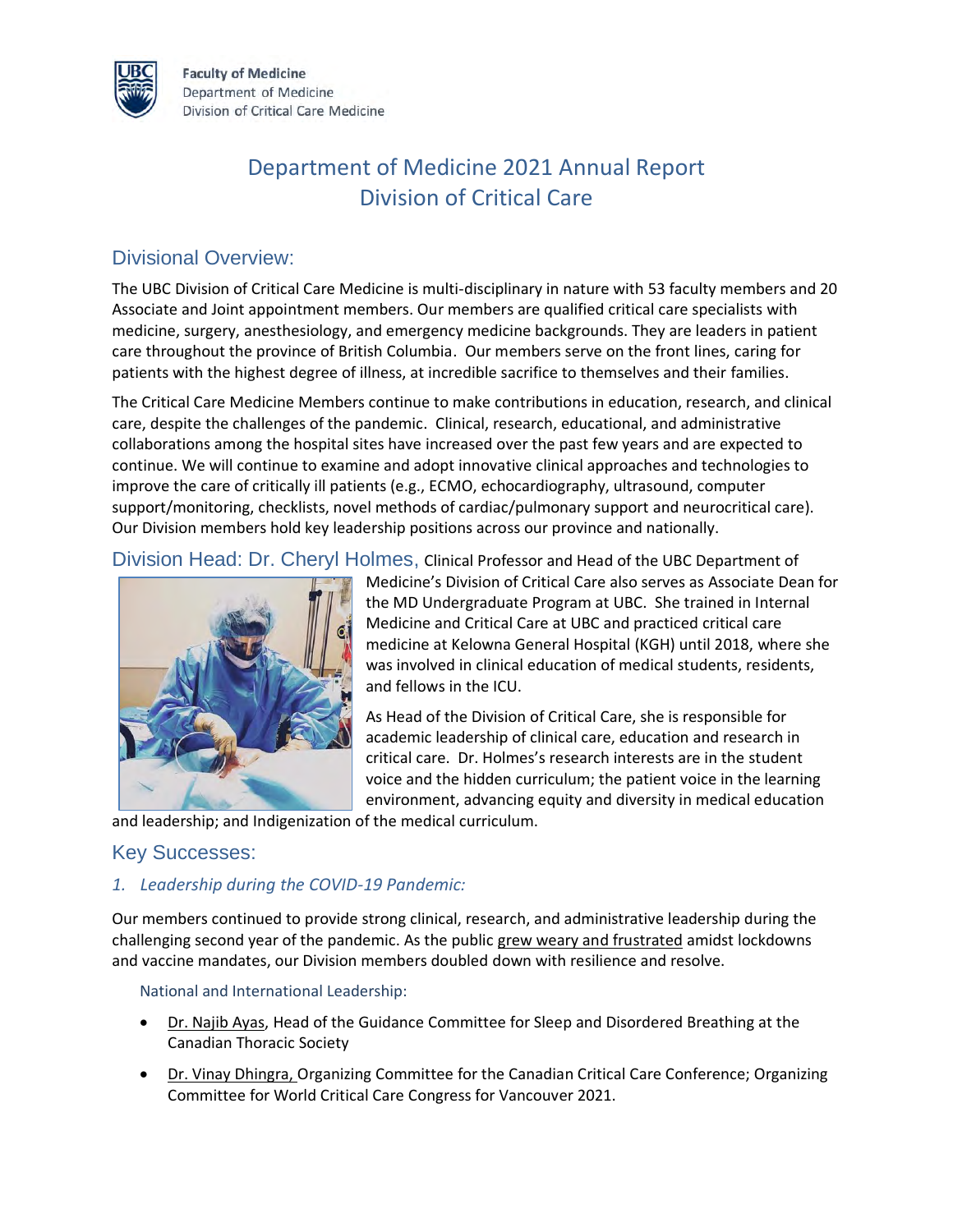- Dr. Cheryl Holmes, Undergraduate Deans Committee, Association of Faculties of Medicine Canada (AFMC) and Board Member of the Canadian Residency Matching Service (CaRMS) and Committee for Accreditation of Canadian Medical Schools (CACMS).
- Dr. Sean Keenan serves on the national committees: Deceased Donation Advisory Committee with Canada Blood Services, and the Organ Donation and Transplant Committee (ODTC) for Deceased Donation for Health Canada
- Dr. Adam Peets, Chair, Critical Care Competence Committee, Royal College of Physicians and Surgeons of Canada, Chair, TLEF Review Advisory Council, Faculty of Medicine, UBC and Member, UBC PGME Review Committee, Office of Postgraduate Medical Education, UBC
- Dr. David Sweet, World Sepsis Day Steering Committee.

#### Provincial Leadership:

- Dr. Michael Christian, Chief Medical Officer, BC Emergency Health Services at PHSA.
- Dr. Morad Hameed, Head of the VGH and UBC Divisions of General Surgery
- Dr. Hussein Kanji, Senior Medical Director, Health Emergency Management British Columbia (HEMBC) Provincial Clinical Lead, Critical Care Medicine**,** BC Patient Safety and Quality Council
- Dr. Sean Keenan, Provincial Medical Director, BC Transplant
- Dr. Anish Mitra, Chair, Provincial COVID-19 High-Flow Oxygen Guideline Committee
- Dr. Myp Sekhon, Adult CCM Training Program Director and VGH Site Director
- Dr. David Sweet, British Columbia COVID-19 Therapeutics Committee (CTC)- Chair, Provincial Clinical Lead Sepsis with the BC Patient Safety and Quality Council

#### Fraser Health

- **Dr. Greg Haljan, Regional Medical Director for Research Fraser**
- Dr. Rob McDermid, Chair of the Fraser Health Authority Medical Advisory Committee (HAMAC) and Fraser Health Rep on Joint Academic Advisory Committee UBC/FHA
- Dr. Anish Mitra, Fraser Health Authority COVID-19 Pre-Printed Order Committee

#### Abbotsford Regional Hospital:

• Dr. David Liu, Department Head for Critical Care

#### Richmond Hospital:

Dr. Greg Martinka, Medical Director Critical Care Richmond Hospital

#### Royal Columbian Hospital:

- Dr. Rob Sharp, ICU Medical Director
- Dr. Derek Gunning, ICU Education Lead
- Dr. Rob Sharpe, CSIC Co-Medical Director
- Dr. Derek Gunning, CSIC Co-Medical Director
- Dr. Nori Bradley, Site Medical Director for Organ Donation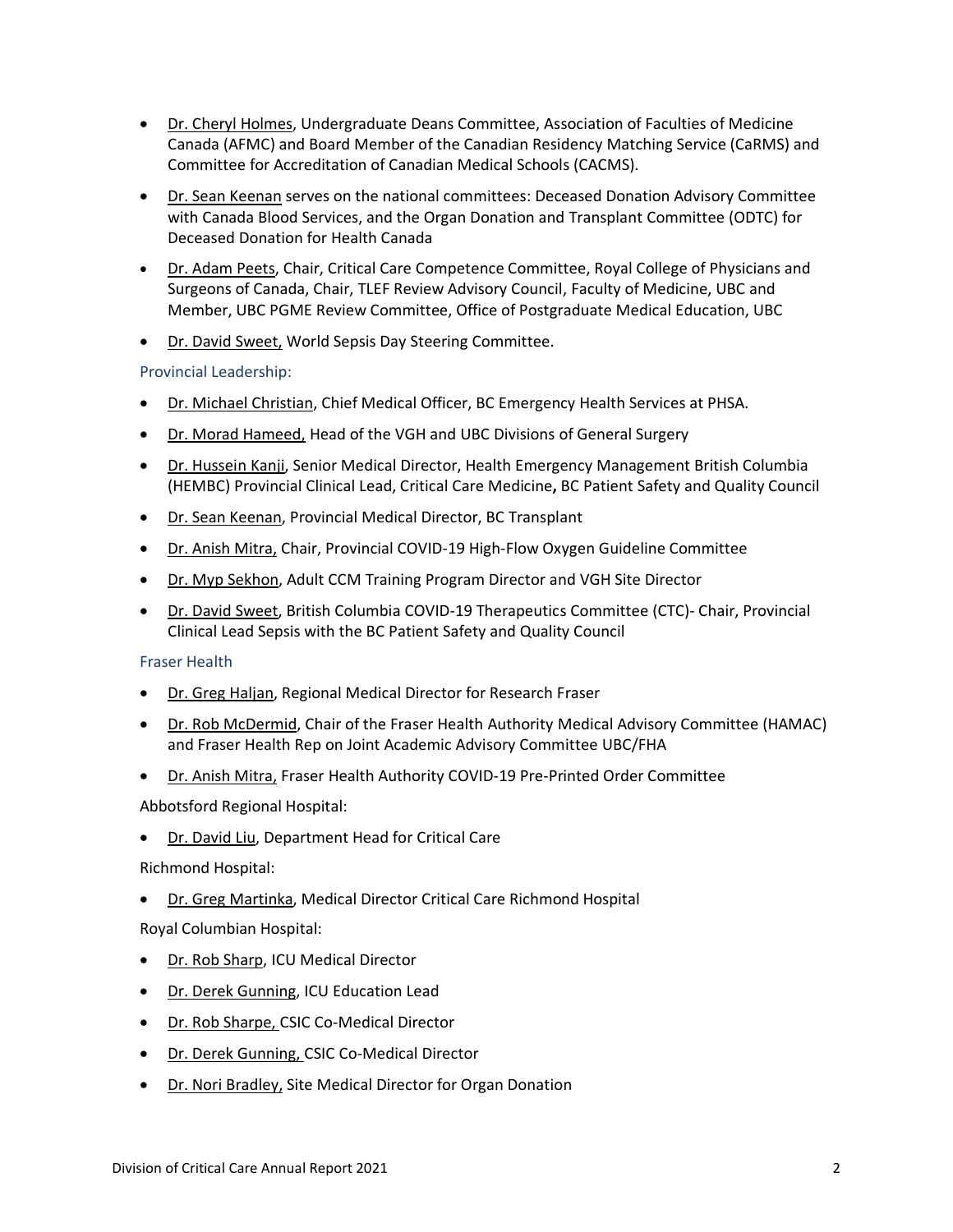• Dr. Sean Keenan, RCH Medical Quality Lead

Surrey Memorial Hospital

- Dr. Harry Brar, Medical Director, Critical Care at Surrey Memorial Hospital
- Dr. Greg Haljan, Site Medical Director for Surrey Memorial Hospital and Jim Pattison Outpatient Care and Surgery Centre
- Dr. Anish Mitra, Surry Memorial Hospital ICU Director of Research

Interior Health and Kelowna General Hospital:

- Dr. Ryan Foster, Medical Director Critical Care Interior
- Dr. Vik Chaubey, Medical Director Critical Care Kelowna General Hospital and Nighttime Code Blue and Airway Response Service

Kootenay Boundary Hospital

• Dr. Scot Mountain, Medical Director Critical Care Kootenay Boundary Hospital

Providence Health and St. Paul's Hospital

- Dr. John Boyd, CRRT and ECHO Lead, Providence Health.
- Dr. Demetrios Sirounis, Critical Care Medicine Head, Providence Health Care, ICU Physician Program Director, Providence Health Care
- Dr. Keith Walley, Associate Director St. Paul's Hospital ICU and Assistant Head Research, PHC Department of Medicine
- Dr. Ruth MacRedmond, Physician Lead, High Acuity Unit and Critical Care Outreach Team
- Dr. Ken Kaila, Physician Lead, Mount St. Joseph's Hospital
- Dr. Adam Peets, Adult CCM Training Program, St. Paul's Hospital Site Director

Vancouver Coastal and Vancouver General Hospital

- Dr. Dean Chittock, Vice President, Medicine, Quality and Safety
- Dr. Vinay Dhingra, Senior Medical Director Vancouver Acute Services and Physician Lead for Clinical and Systems Transformation (CST) at VCH-Vancouver (including VGH, UBC, GF Strong and 150 ambulatory clinics); Associate Chief Medical Information Officer (ACMIO) at CST,
- Dr. Demetrios Sirounis, Regional Program Medical Director, Critical Care Medicine, Vancouver Coastal Health
- Dr. Gord Finlayson, ICU Medical Director
- Dr. George Isaac, Director ECMO Program, Vancouver General Hospital
- Dr. Hussein Kanji, Medical Director, QA/QI Critical Care Services, Vancouver Acute, Co-Director ECMO Program and Medical Director High Acuity Unit, Vancouver General Hospital
- Dr. Bill Henderson, Medical Site Leader, UBC Hospital

Vancouver Island Health Authority

• Dr. Daniel Ovakim, Co-Chair, Island Health Authority, Code Blue/Cardiac Arrest Committee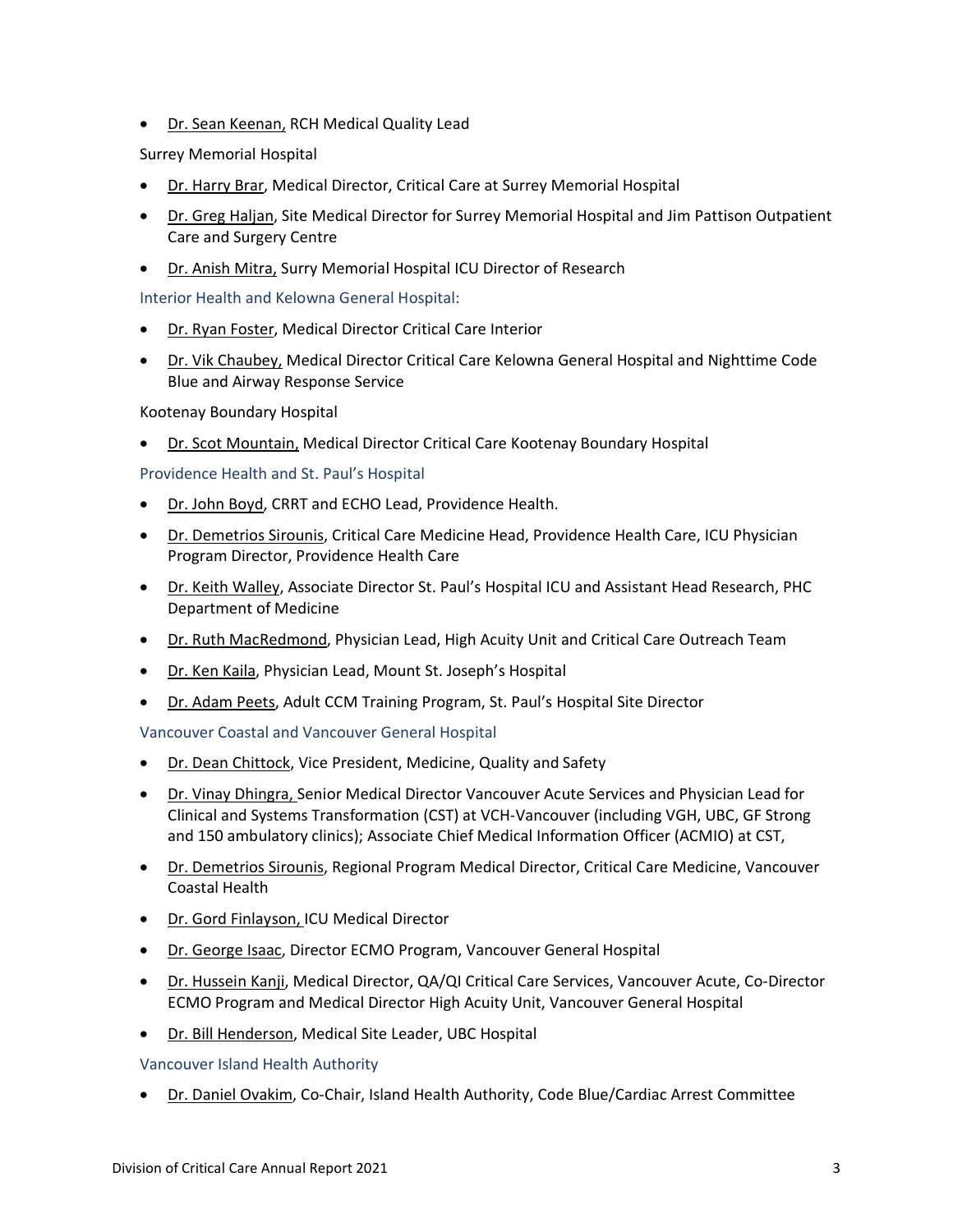*2. UBC Division of Critical Care Mission, Goals and Website:* In 2021, we achieved consensus of our goals and completed a complete renovation of our website [https://ubccriticalcaremedicine.ca,](https://ubccriticalcaremedicine.ca/) with information that celebrates and supports our division members in education, clinical care and research.

*Mission Statement:* The UBC Division of Critical Care is a collaborative and multi-faceted academic division with provincial scope and global reach. We provide:

- Culturally safe and quality-driven clinical care;
- **·** Inclusive and transparent academic leadership;
- **.** Innovative and collaborative basic, clinical, and health services research in many areas including sepsis, respiratory failure, extracorporeal life support, and neuro-critical care"
- Critical care education across the continuum.

We serve the diverse populations of British Columbia and beyond, providing the best critical care possible to patients and communities along the continuum of care in quaternary, tertiary, regional, community and rural and remote settings.

*3. Our Division members continued to provide outstanding teaching and mentoring of trainees during the worst of the pandemic*



Drs. Keith Walley and Demetrios Sirounis **Dr. Dave Sweet - morning rounds in** morning rounds in the St. Paul's Hospital ICU the Vancouver General ICU



# Key Challenges:

As [COVID-19 Hospitalizations hit record highs](https://www.cbc.ca/news/canada/british-columbia/covid-19-hospitalizations-data-april-2021-1.5988250) in 2021, ICU capacity in many hospitals was overwhelmed. The challenges of the pandemic have highlighted a need for:

- A comprehensive and strategic provincial approach to providing sustainable critical care delivery;
- An inclusive and collaborative research hub that supports our early career investigators;
- Provision of expert critical care education across the spectrum: The [Racism](https://engage.gov.bc.ca/addressingracism/) in BC [Healthcare](https://engage.gov.bc.ca/addressingracism/) report highlights that we can do better in providing culturally safe care for our population (see Critical Care Grand Rounds, March 2021 - *[Transforming](https://vimeo.com/574966930) Culture*; [Embedding](https://vimeo.com/574966930) Cultural Safety in the Mission and Goals of the FoM Division of Critical Care).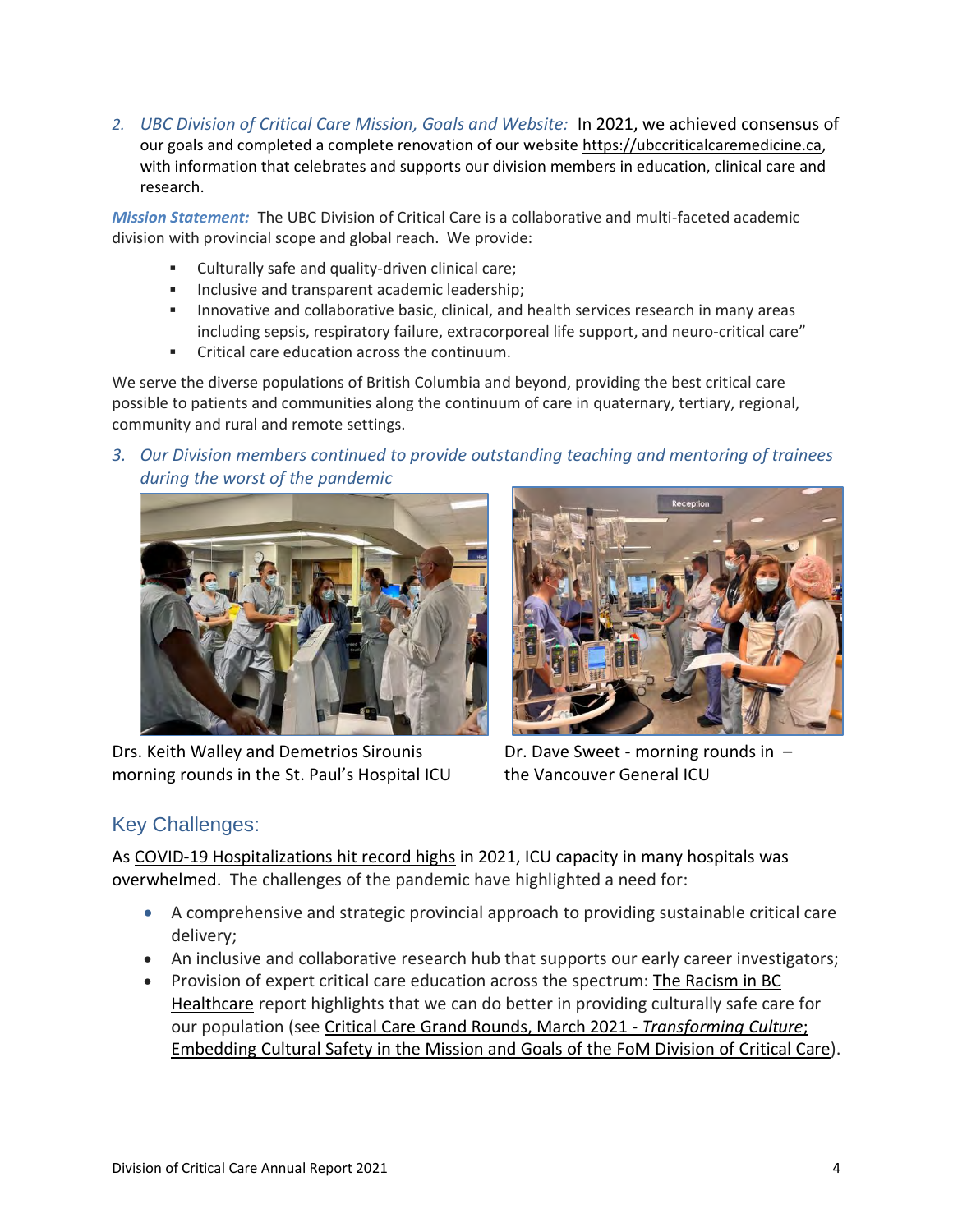### Critical Care Division Faculty members [\(see Critical Care website](https://ubccriticalcaremedicine.ca/faculty/) – People):

• Critical care at UBC is delivered by faculty in and outside the Department of Medicine. A goal of our division is to expand our membership to be inclusive of the critical care leadership and physicians practicing critical care in our province.

#### **New members in 2021:**

**Dr. Michael Christian** completed his Internal Medicine training at University of Toronto in 2003, and his fellowships in Critical Care Medicine and Infectious Diseases at McMaster University in 2007. He has a Master of Public Health from London School of Hygiene and Tropical Medicine in 2009 and is completing a Master of Business Administration at Durham University. He served as Specialist Medical Officer (Internal Medicine and Critical Care) with the Canadian Armed Forces (Royal Canadian Air Force) from 2009-2015. His faculty appointment at McMaster was at the Associate Professor level (2015-2016) and Assistant Professor (Clinician Investigator) in Critical Care and Infectious Diseases at University of Toronto from 2010 to 2015. Past roles include Senior Clinical Scientist at the Intensive Care National Audit and Research Centre UK; Senior Lecturer at Queen Mary University of London; Research and Clinical Effectiveness Lead, London's Air Ambulance, Bart's Health NHS; Critical Care Locum Physician at Thunder Bay Regional Hospital; Consultant (Courtesy) in Critical Care and Infectious Diseases, Mount Sinai Hospital and University Health Network in Toronto; and remains in the reserves for the Canadian Air Force. Dr. Christian is now Chief Medical Officer, BC Emergency Health Services at PHSA.

**Dr. Tiffany Lee** is an Intensive Care physician is primarily working in critical care in British Columbia's Fraser Health Region and the University Hospital of Northern British Columbia (UHNBC) in Prince George. In this setting, she supervises rotating residents, lead team simulations, and delivers bi-monthly online teaching sessions for the ICU nurses. Dr. Lee received her MD in 2012 at McMaster University and completed her Internal Medicine training at University of Saskatchewan in 2015. In 2017 she completed her training in Critical Care at the University of Toronto. She also completed her Palliative Care Fellowship at the Health Network, Toronto in 2019. She is currently enrolled in the Health Sciences Education MSc Program at McMaster University.

Dr. Lee has an active interest in teaching. After her Palliative Care fellowship, she worked for 9 months as a palliative care physician/ program manager in a Médecins Sans Frontières (MSF) gynecological cancer project in Blantyre, Malawi. In this role, she wrote palliative care protocols and trained a team of nurses, clinical officers, social workers, interpreters, and junior doctors and established a palliative care outpatient clinic, a 6-bed palliative care unit, and a home-visiting palliative care service. She also had the opportunity to teach nursing students enrolled in the Palliative Care program at the Malawi College of Medicine.

**Dr. Amanda Roze des Ordons** (Associate Member) is an Intensive Care physician whose primary appointment is Clinical Associate Professor in the Department of Anesthesiology Pharmacology and Therapeutics in the Faculty of Medicine at UBC (March 2021). She is currently working as an Anesthesiologist at Kelowna General Hospital and is doing locum work in critical care.

Dr. Roze des Ordons received her MD in 2006 and completed her Anesthesiology training at University of Alberta in 2011. In 2013 she completed her training in Critical Care at the University of Ottawa. She also completed her Master of Medical Education at the University of Dundee, Scotland, UK in 2014. She received her Certification in Palliative Medicine, Royal College of Physicians of Canada 2015. She is currently enrolled in the PhD in Medical Education at the University of Calgary and her project is examining psychological distress in learners and how to better develop ways to mitigate and prevent burnout.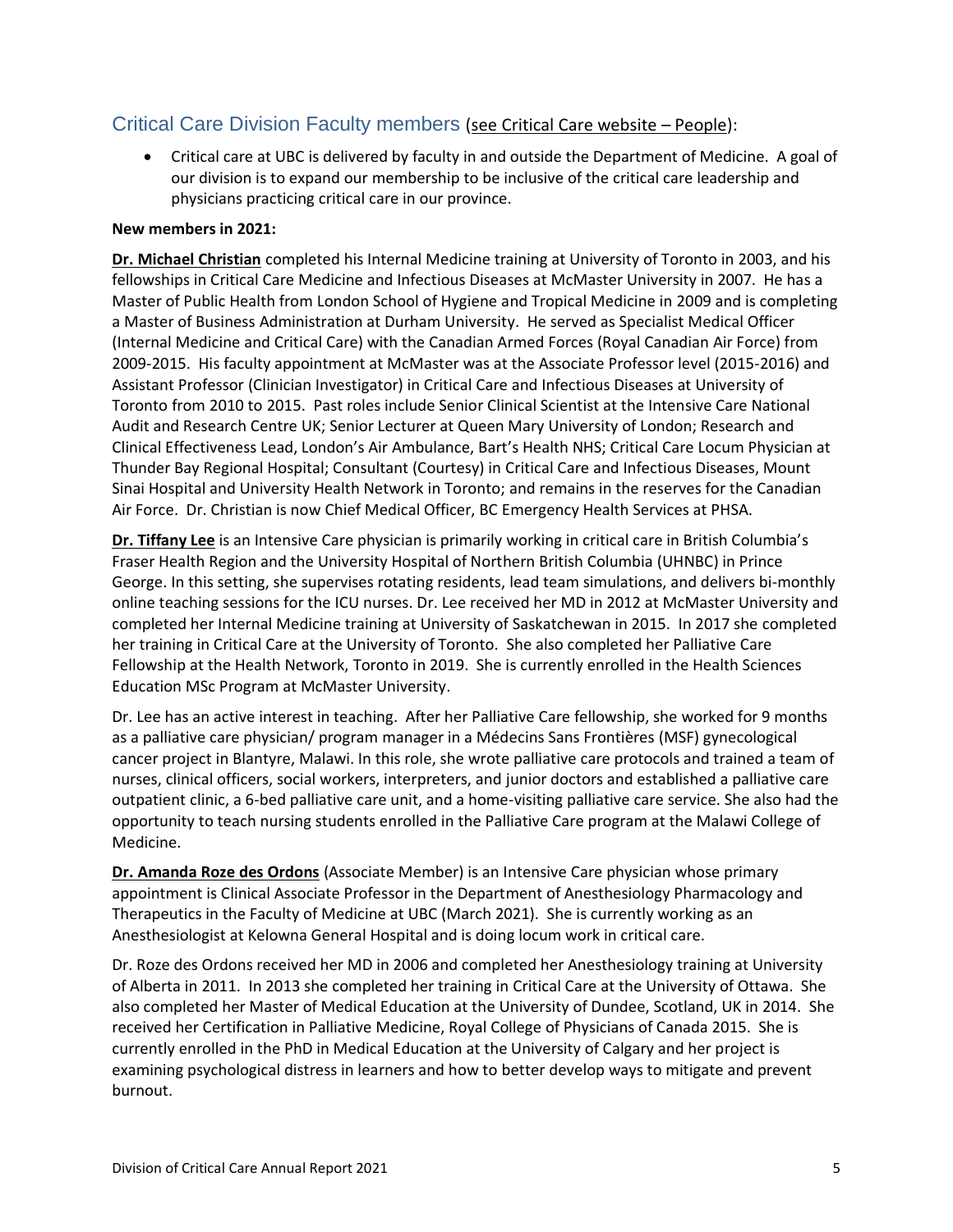Dr. Roze des Ordons is an active and strong teacher in critical care, palliative care and anesthesiology. She was involved in didactic and bedside critical care teaching of UGME and PGME learners as well as CPD and CME at the University of Calgary.

Promoted in 2021: Drs. Hussein Kanji and Vikas Chaubey to Clinical Associate Professor, Drs. Anish Mitra and David Liu to Clinical Assistant Professor

Division Critical Care members (53):

Professor Emeritus (1) Professor (tenure) (2) Assoc Professor (tenure) (1) Assoc Professor (grant tenure) (2) Clinical Professor (5) Clinical Associate Professor (8) Clinical Assistant Professor (18) Clinical Instructor (16)

Associate members (21) - includes Divisions of Cardiology (1 Joint member), Community Internal Medicine (2), General Internal Medicine (1), Infectious Disease (1), Nephrology(1) and Respiratory Medicine (1), in the Department of Medicine as well as Departments of Anesthesiology (8), Emergency Medicine (5) and Surgery (1):

Assoc Professor (grant tenure) (2) Clinical Professor (1) Clinical Associate Professor (4) Clinical Assistant Professor (10) Clinical Instructor (4)

### Awards in 2021:



Dr. Dave Sweet (Associate Professor, Department of Emergency Medicine) received the Vancouver Medical Dental and Allied Staff (VMDAS) Special Service Award for his accomplishments as Chair of the BC COVID-19 Therapeutics Committee, which provides evidence-based recommendations to the province. Dave was recognized for his passion in ensuring patients receive evidence-based care and that front-line clinicians feel supported in their decision-making.

Award for Academic Half-day Teaching Excellence: Dr. Ken Kaila Award for Clinical Teaching Excellence: Dr. William Henderson Award for Outstanding Mentorship: Dr. Kali Romano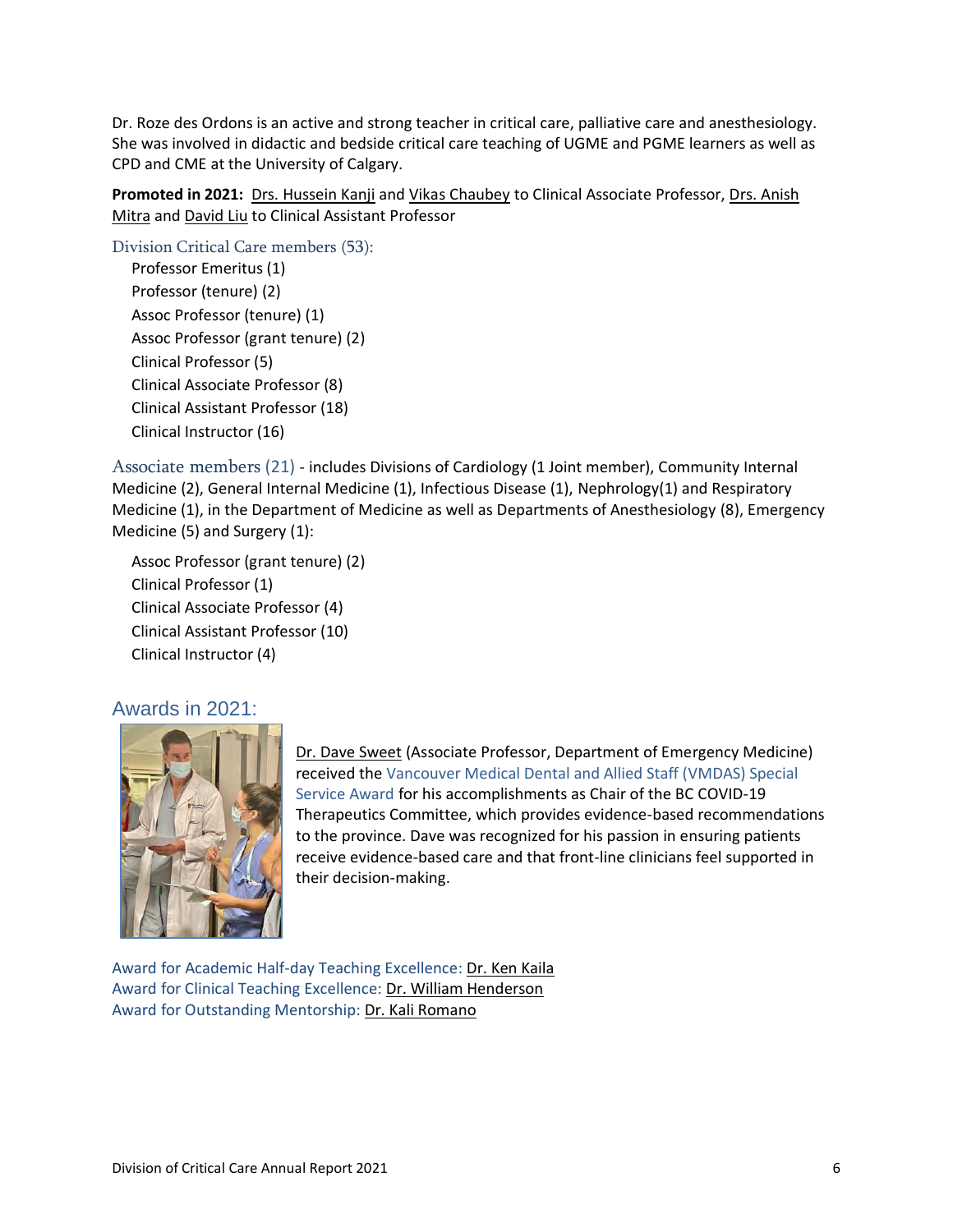# Major Member Achievements - Recognition in 2021:

Dr. Peter Dodek was on a panel discussion with the Canadian Critical Care Society: "Physician wellness and coping during the pandemic and beyond". The recording can be found [here.](https://www.canadiancriticalcare.org/page-1075470)



Dr. Steve Reynolds was recognized as [a Champion](https://www.youtube.com/watch?v=wDM6VlxB5kc)  [of Philanthropy 2021.](https://www.youtube.com/watch?v=wDM6VlxB5kc) Dr. Steve Reynolds was site medical director during some of Royal Columbian Hospital Foundation's most successful fundraising years, providing strong leadership in support of the organization's charitable goals. He has been a frequent collaborator in donor and news media initiatives and helped to increase the hospital's profile. Dr. Reynolds has also fostered research efforts within Royal Columbian and was awarded the TB Vets Charitable Foundation Professorship in Critical Care at Simon Fraser University.



Dr. Alasdair Nazerali -Maitland was featured in the November 2021 [CHES Member Spotlight](https://ches.med.ubc.ca/about-ches/ches-publications/scholar-in-highlight/) for his contributions to Medical Education Scholarship. He shares his insights: *"Build a superb team and trust them to help with tasks".* 

# Education:

*Dr. Mypinder Sekhon – Adult Critical Care Training Program Director, UBC*

### **Program Highlights**

- There is a collegial and supportive learning environment, with uniquely broad clinical exposure which supports a positive learning environment that promotes resident wellness.
- The program director is committed, has great leadership and communication skills, and is supported and well-liked by all stakeholders.
- Teachers are skilled, enthusiastic, and committed.



• There is a robust system of resident assessment (including adopted CBD assessment tools, simulation, weekly narratives, 60/multisource feedback, end-of-rotation feedback, daily entrustable professional activities (EPAs), objective structured clinical examination (OSCE),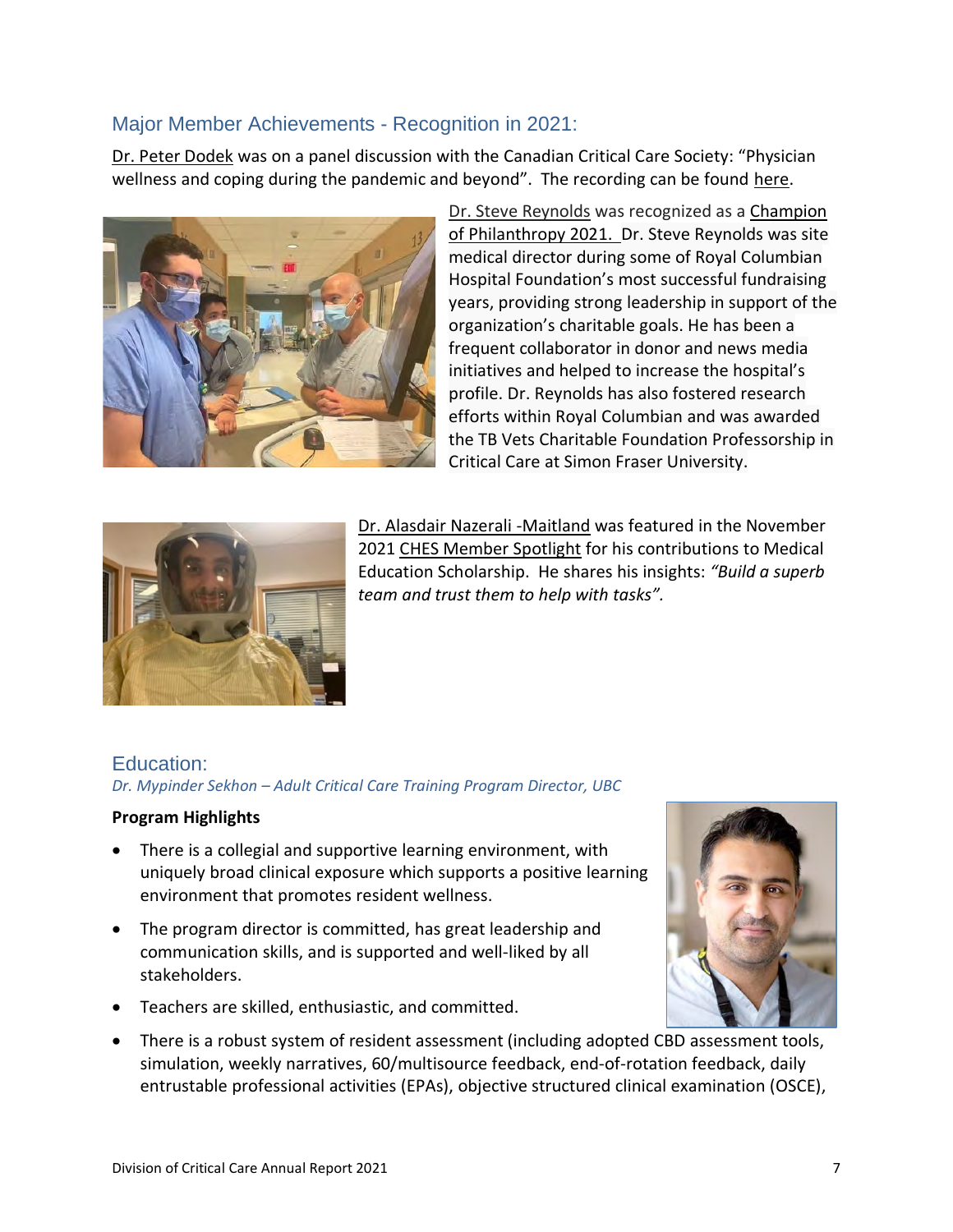MCCKAP (Multidisciplinary Critical Care Knowledge Assessment Program) examination, technical skills assessments, teaching assessments and academic half-day assessments).

• The excellent wellness program is a theme that is noticed throughout the program (formal curriculum), recurring item at Residency Program Committee meetings, wellness checklist, psychiatrist on the competence committee who serves as an external member to underscore the importance of psychological wellbeing.

Number of learners

• Medical Students, Family Practice and Royal College residents can be found in every ICU in the province of BC

Number of applications from Prospective Subspecialty Training Program residents

• Average is ~35 applications submitted via CaRMS

Number of subspecialty Training program residents: Currently 9 (2021-2022**)**

- **Cohort 2020-2022:** Lyndsay Sprigg , Kristen Kidson, Jennifer Chao and Gabrielle Levin
- **Cohort 2021-2022:** Emma Schon, Duncan Maguire and Simon Hasan
- **International Clinical Fellows:** Stephen West (United Kingdom): April 1, 2021 March 31, 2023

# Research:

Number of peer-reviewed publications from the division in 2021: **78**

Research Funding/Grants for the division totaled:

- **\$5,417.781** (fiscal 2020/2021)
- Includes **\$3,771,947.00** from Division members of iCapture (Drs. Keith Walley, Jim Russell and John Boyd)

### *Research Highlights of 2021:*

# *[Improving Outcomes for Critically Ill Patients](https://www.globalheroes.com/dr-myp-sekhon-neurocritical-care-at-vgh/) – Dr.Myp Sekhon, leading the forefront of neurocritical care at VGH:*

A team of researchers led by Dr. Myp Sekhon, Dr. Gooderham and Dr. Cheryl Wellington, a Vancouver Coastal Health Research Institute and Djavad Mowafaghian Centre for Brain Health at UBC researcher, have developed an innovative research program aimed at identifying novel targets for brain injury research using the donor-funded Brain Bolt. Combining the real-time data from the Brain Bolt and using a machine known as a Simoa HD-X analyzer in Dr. Wellington's donor-funded research lab at UBC, blood samples that normally take weeks to analyze are processed with unparalleled sensitivity to unravel the unknowns of the disease mechanisms underpinning acute brain injury. This bench-to-bedside approach is also characterizing the immune system changes to provide optimal care for COVID-19 patients.

*Dr. James Russell:* For the seventh year in a row, Jim has been ranked globally # 1 in septic shock, # 2 in in norepinephrine, # 3 in in shock and # 4 in sepsis.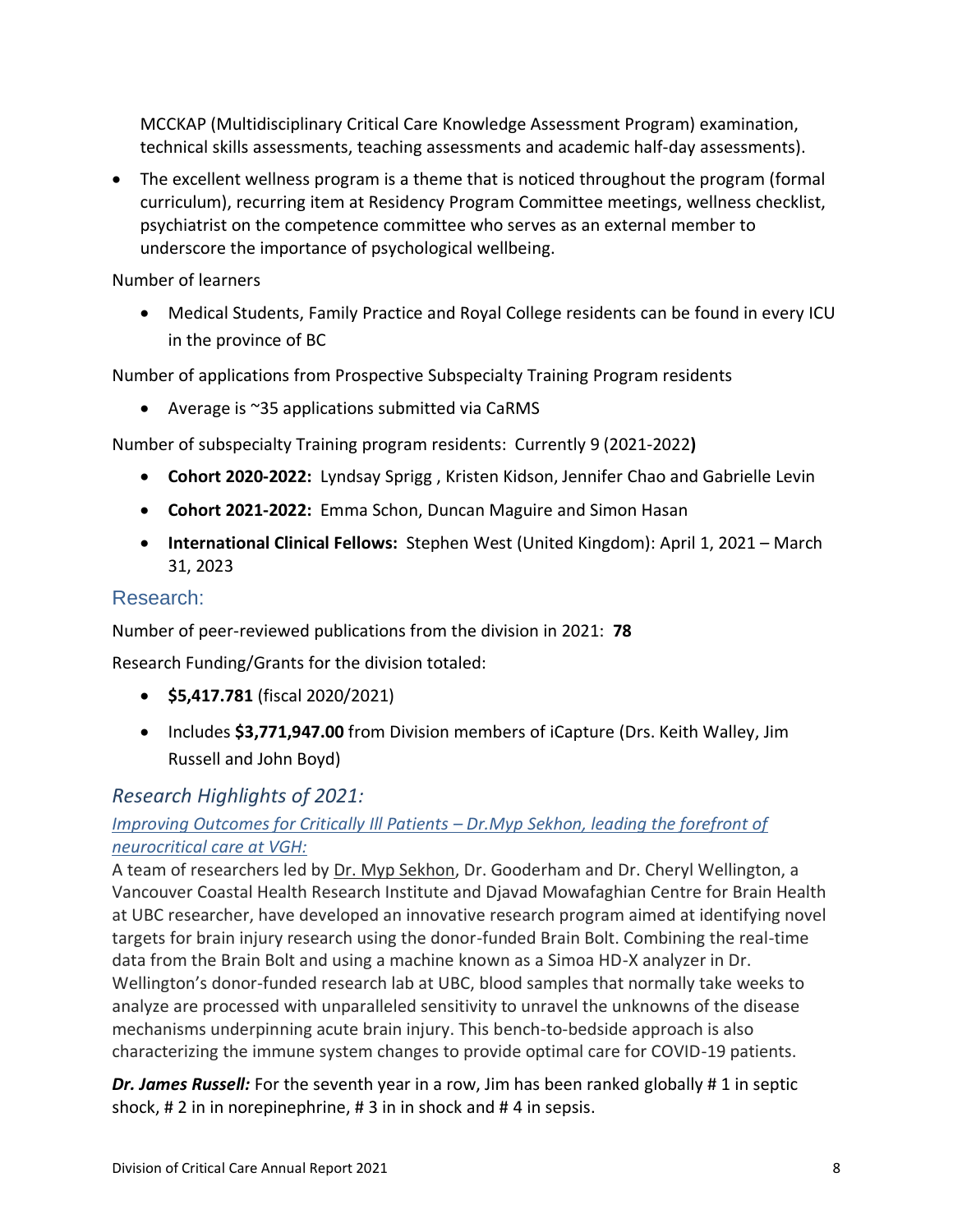"Our international COVID-19 research program called ARBs CORONA has evolved nicely having 12 publications (published, in press or submitted). The overarching hypothesis is that angiotensin receptor blockers (ARBs) decrease the mortality of acute COVID-19. I pivoted from septic shock to COVID-19 research because acute COVID-19 is sepsis by definition and we have 35 years of sepsis research expertise and experience.

I am PI, established and led the ARBs CORONA Program that won \$3,795,443 from CIHR and \$147,000 from St. Paul's Hospital Foundation for our SPH-and UBC-led COVID-19 research program. The largest CIHR grant (\$3,345,541) was 3<sup>rd</sup> largest in Canada and the largest in BC/UBC in the last CIHR COVID-19 competition. This is a randomized controlled trial of ARBs testing whether ARBs decrease mortality of acute COVID-19".

*Dr. Keith Walley:* Keith's research is primarily in the area of sepsis and related critical illness. This year Keith ranked #11 globally for expertise in sepsis and #9 in septic shock.

"I have led a group of investigators at the Centre for Heart Lung Innovation (HLI) in discovering the fundamental role that lipoprotein biology plays in sequestration and clearance of pathogen lipids in sepsis (2021 peer-reviewed publication list #1). My group has discovered that alterations in lipoprotein function leads to altered sepsis survival. I am a leader in using genetics and other 'omics approaches and large data sets to understand the pathophysiology of sepsis involving extensive international collaboration (publications #2, 8, 10). I also contribute to analysis of large patient datasets to understand important clinical outcomes and processes in critically ill patients (publications #3, 4). I collaborate on COVID clinical research led by Dr. Jim Russell (publications #6, 7, 9). I chair of the Data Safety and Monitoring Board for a Phase II trial of stem cells for COVID-19 ARDS (CIRCA-19 trial) and chair of the Data Safety and Monitoring Board for a Phase I trial of genetically engineered stem cells for the treatment of septic shock (AMETHYST trial)".

John Boyd: John's research program focuses on sudden organ failure during infection.

"The research and training is patient centred and focuses on three themes: clinical, translational and mechanistic. These themes have had substantial impact in sepsis and critical care, both through direct innovations in the clinic (described below), and commercialization by an active UBC spinoff company I co-founded, Black Tusk Research Group. In addition, I had 5 peer reviewed publications and a patent filing update (with new data) in 2021, most directly related to the novel field of host-pathogen lipid transport.

In 2021 I have continued to pursue a new paradigm moving the major thrust of my research towards prevention as treatment in the field of critical care overall and sepsis as a sub-focus. This has been a major undertaking requiring clinical innovation which has gone hand in hand with research. To reduce the 50% rate of re-admission following a critical care admission for sepsis, I worked with PHC Director of Acute Care (Amanda Harvey) and the Lead of PHC CST (David Brown) to create the *Critical Recovery Clinic, anticipated Q2 2022 first visit".*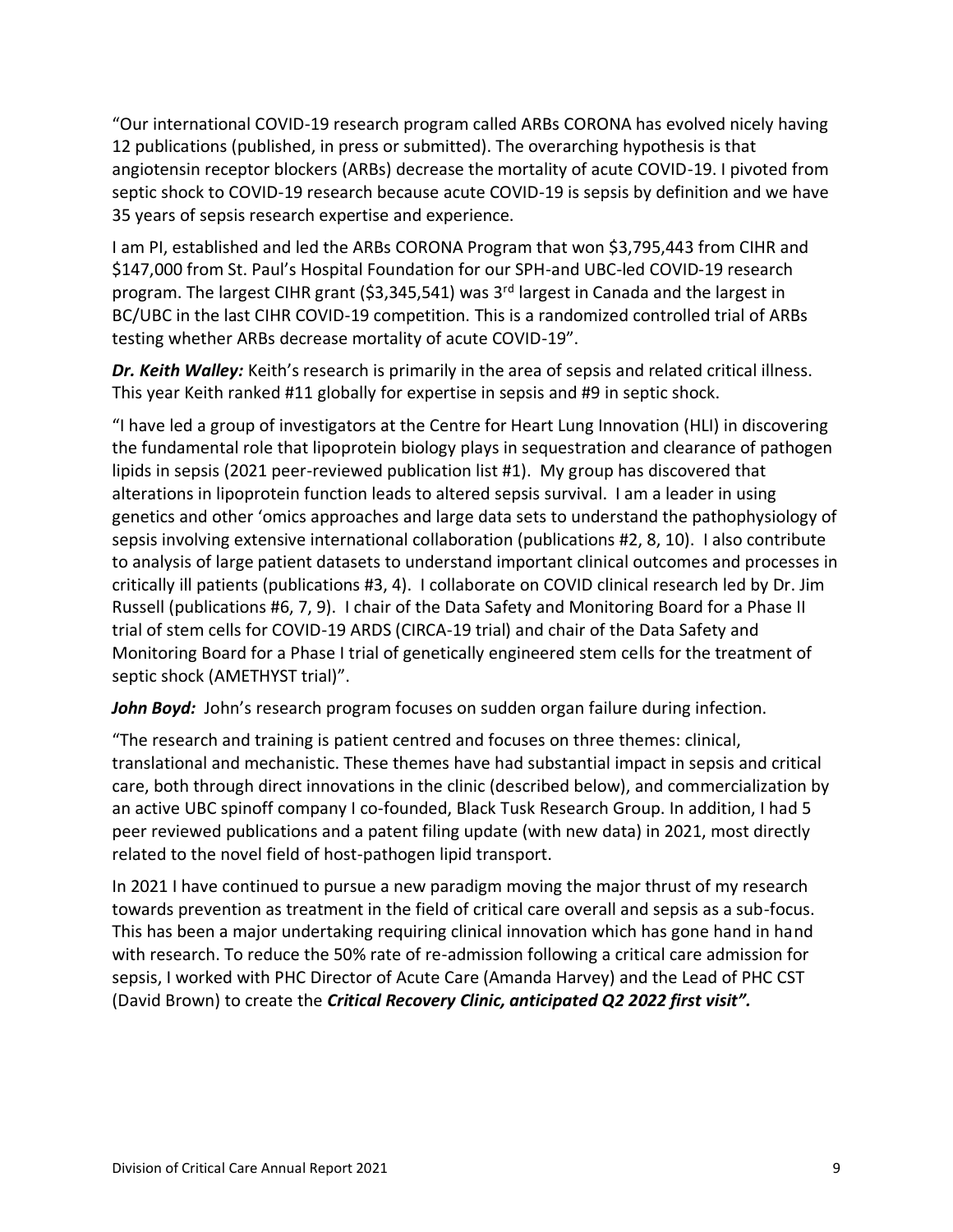# Clinical Highlights:

Royal Columbian Hospital cardiac surgeons Dr. Derek Gunning and Dr. Hossein Shayan provide



life-saving support to the sickest patients who require heart and lung by-pass. The two lead a regional network of 13 perfusionists mobilized to provide lifesaving ECMO (Extracorporeal Membrane Oxygenation) care, with the recent addition of three ECMO physicians to serve the growing population in Fraser Health.

### *COVID-19 Response for Vancouver Coastal Health.*



Dr. Don Griesdale (Associate Professor, Department of Anesthesiology) served as the Associate Vice-President of Medicine, Quality and Safety during the COVID-19 pandemic. He was a member of the Regional Emergency Operations Center (REOC) throughout this time. He was responsible for the many aspects of our COVID-19 acute care response, and in particular lead the development of the Regional COVID-19 data dashboard

which followed all of our acute care and critical care admissions throughout the pandemic.

There were several endeavours he was involved with:

- Leading the development of acute care and critical care data for the region. This involved integrating provincial laboratory data and hospitalization data to develop a consolidated database for the region which was used operationally.
- Development of the COVID-19 post discharge clinic

Dr. Hussein Kanji led monthly BC Critical Care Network meetings that featured [updates](https://bcpsqc.ca/wp-content/uploads/2021/12/2021-12-02-DRAFT-Data-Summary.pdf) from the Deputy Provincial Health Officer and were well attended by Intensivists from around the province.

Drs. Adam Thomas and Anish Mitra provided timely and comprehensive [COVID literature](https://bcpsqc.ca/improve-care/bc-critical-care-network/)  [updates.](https://bcpsqc.ca/improve-care/bc-critical-care-network/) Provincial guidelines for [COVID-19 therapeutics](http://www.bccdc.ca/health-professionals/clinical-resources/covid-19-care/treatments) were updated regularly.